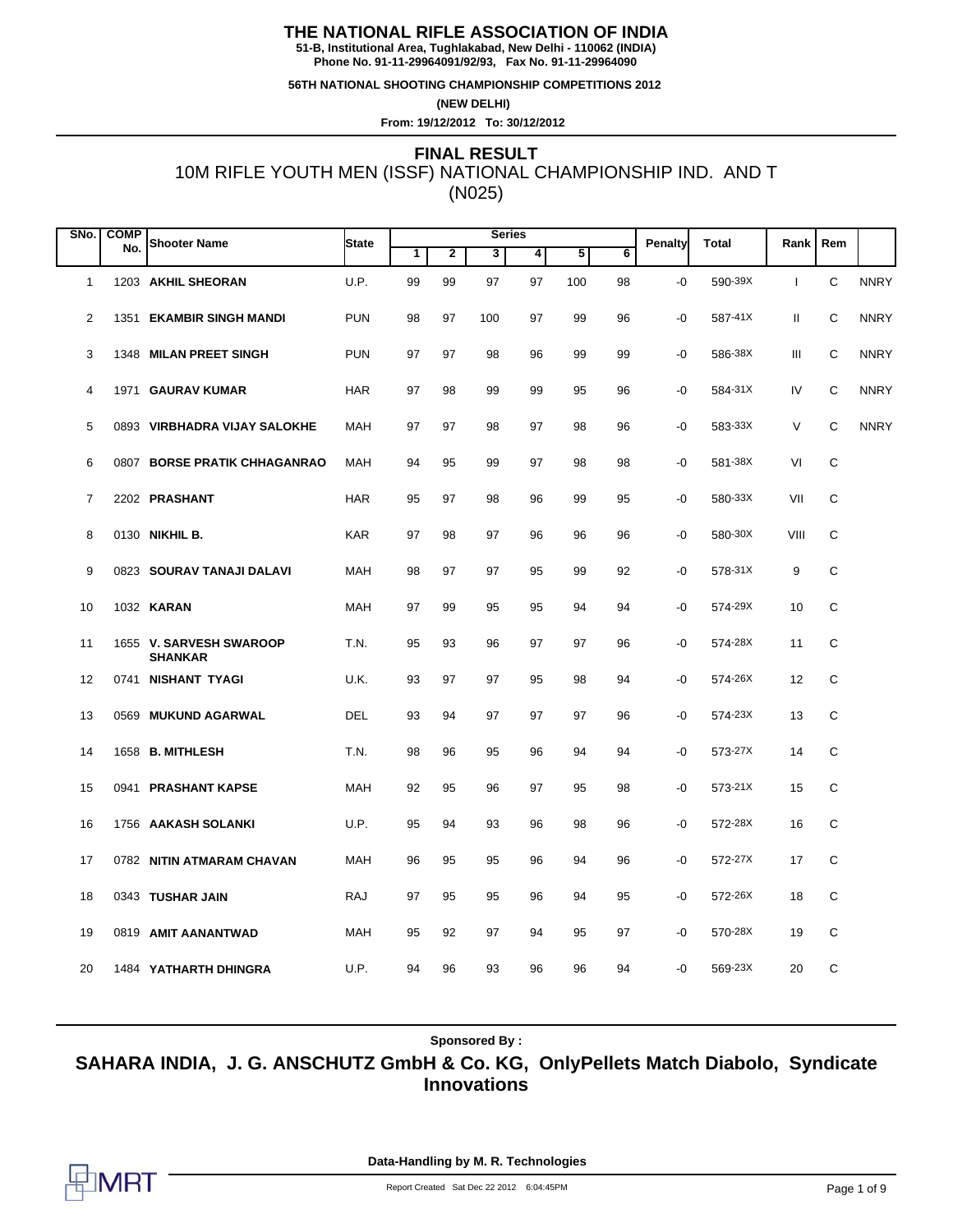**51-B, Institutional Area, Tughlakabad, New Delhi - 110062 (INDIA) Phone No. 91-11-29964091/92/93, Fax No. 91-11-29964090**

**56TH NATIONAL SHOOTING CHAMPIONSHIP COMPETITIONS 2012**

**(NEW DELHI)**

**From: 19/12/2012 To: 30/12/2012**

# 10M RIFLE YOUTH MEN (ISSF) NATIONAL CHAMPIONSHIP IND. AND T (N025) **FINAL RESULT**

| SNo. | <b>COMP</b> |                               |              |    |                | <b>Series</b> |    |    |    |                |              |      |     |  |
|------|-------------|-------------------------------|--------------|----|----------------|---------------|----|----|----|----------------|--------------|------|-----|--|
|      | No.         | <b>Shooter Name</b>           | <b>State</b> | 1  | $\overline{2}$ | 3             | 4  | 5  | 6  | <b>Penalty</b> | <b>Total</b> | Rank | Rem |  |
| 21   |             | 1917 INDRAJIT DAS             | W.B.         | 96 | 94             | 95            | 91 | 96 | 97 | $-0$           | 569-20X      | 21   | C   |  |
| 22   |             | 1653 P. AJAEY NITHISH         | T.N.         | 95 | 95             | 96            | 94 | 95 | 94 | $-0$           | 569-20X      | 22   | C   |  |
| 23   |             | 1992 VISHAL CHOUDHARY         | <b>HAR</b>   | 96 | 94             | 95            | 93 | 97 | 93 | -0             | 568-23X      | 23   | C   |  |
| 24   |             | 1249 FATEH SINGH DHILLON      | <b>PUN</b>   | 93 | 95             | 94            | 97 | 92 | 97 | $-0$           | 568-22X      | 24   | C   |  |
| 25   |             | 0687 RAGHAV SINGHLA           | U.K.         | 97 | 94             | 94            | 91 | 95 | 97 | -0             | 568-20X      | 25   | С   |  |
| 26   |             | 1778 MANJOT SINGH             | U.P.         | 94 | 93             | 96            | 97 | 92 | 95 | $-0$           | 567-25X      | 26   | С   |  |
| 27   |             | 0822 PRASHANT PRAKASH PATIL   | MAH          | 96 | 96             | 94            | 94 | 95 | 92 | -0             | 567-23X      | 27   | C   |  |
| 28   |             | 1408 VIKRAM SINGH             | <b>KER</b>   | 96 | 91             | 94            | 94 | 95 | 97 | -0             | 567-21X      | 28   | C   |  |
| 29   |             | 0584 AALIND GUPTA             | <b>DEL</b>   | 95 | 93             | 94            | 95 | 94 | 96 | $-0$           | 567-21X      | 29   | C   |  |
| 30   |             | 1477 SAMRIDH SINGH            | <b>RAJ</b>   | 92 | 91             | 98            | 96 | 96 | 93 | $-0$           | 566-22X      | 30   | C   |  |
| 31   |             | 1891 ADIL S GREWAL            | H.P.         | 94 | 95             | 93            | 95 | 96 | 93 | $-0$           | 566-21X      | 31   | C   |  |
| 32   |             | 1509 ISHAN GOEL               | U.P.         | 92 | 96             | 91            | 96 | 97 | 94 | $-0$           | 566-18X      | 32   | C   |  |
| 33   |             | 0106 ARJUN SHEORAN            | U.P.         | 93 | 95             | 96            | 93 | 96 | 93 | $-0$           | 566-15X      | 33   | C   |  |
| 34   |             | 0935 ASHAY SAMEER BHAVE       | MAH          | 93 | 93             | 95            | 91 | 95 | 98 | -0             | 565-23X      | 34   | С   |  |
| 35   |             | 0089 GAJENDRA RAI             | U.P.         | 92 | 95             | 96            | 96 | 94 | 92 | $-0$           | 565-22X      | 35   | C   |  |
| 36   |             | 0895 KAUSHAL RAJENDRA MAHADIK | MAH          | 94 | 93             | 90            | 95 | 95 | 97 | -0             | 564-25X      | 36   | C   |  |
| 37   |             | 0537 SUHAAS GUPTA             | <b>DEL</b>   | 94 | 96             | 93            | 97 | 92 | 92 | -0             | 564-23X      | 37   | C   |  |
| 38   |             | 0594 MANPINDER SINGH          | DEL          | 91 | 97             | 94            | 98 | 92 | 92 | -0             | 564-22X      | 38   | С   |  |
| 39   |             | 2093 YASH PADLOSKAR           | GOA          | 96 | 90             | 93            | 94 | 97 | 93 | -0             | 563-13X      | 39   | С   |  |
| 40   |             | 2314 RUDRESH PAL              | U.P.         | 98 | 94             | 88            | 95 | 97 | 92 | $-2$           | 562-31X      | 40   | C   |  |

**Sponsored By :**

**SAHARA INDIA, J. G. ANSCHUTZ GmbH & Co. KG, OnlyPellets Match Diabolo, Syndicate Innovations**

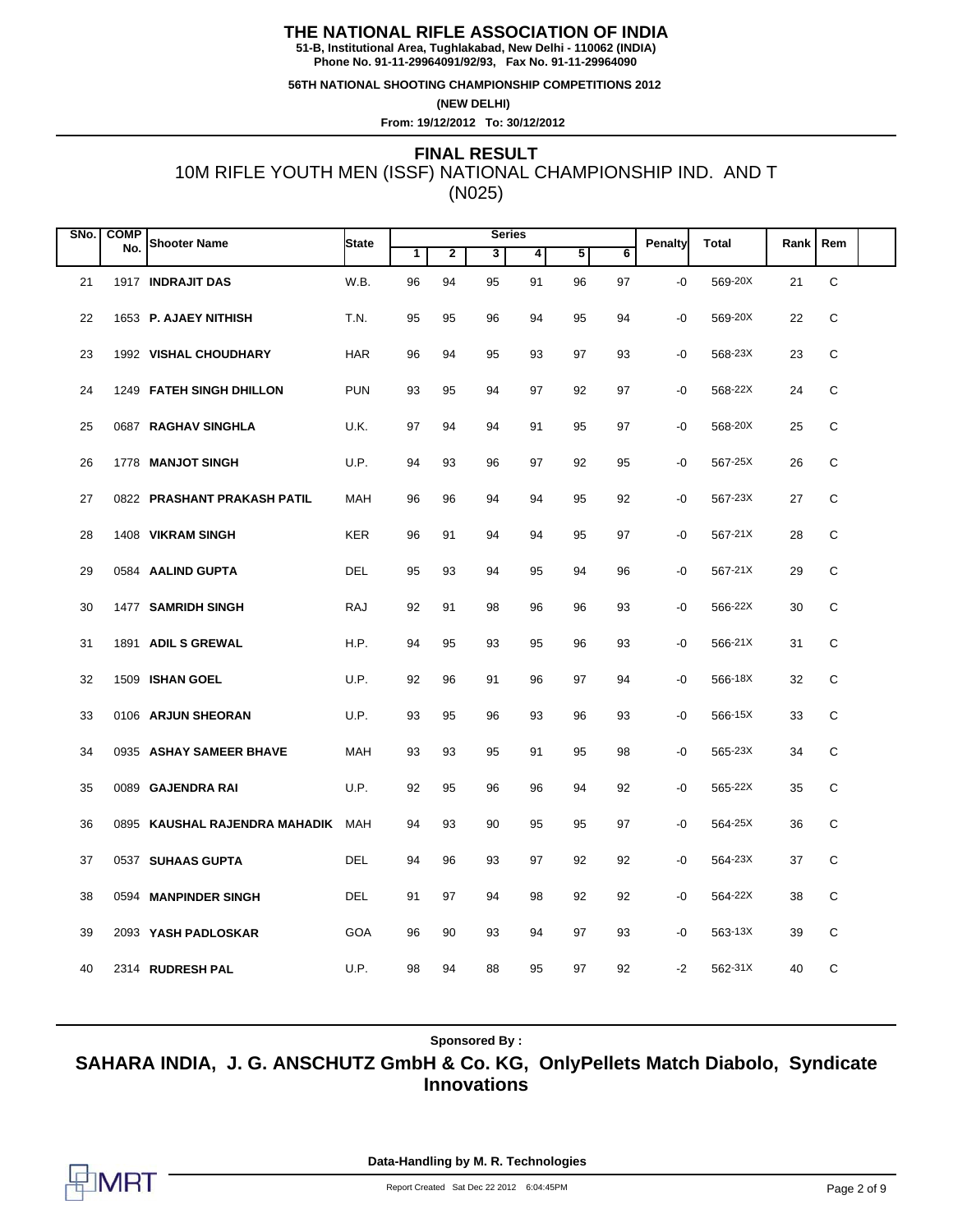**51-B, Institutional Area, Tughlakabad, New Delhi - 110062 (INDIA) Phone No. 91-11-29964091/92/93, Fax No. 91-11-29964090**

**56TH NATIONAL SHOOTING CHAMPIONSHIP COMPETITIONS 2012**

**(NEW DELHI)**

**From: 19/12/2012 To: 30/12/2012**

# 10M RIFLE YOUTH MEN (ISSF) NATIONAL CHAMPIONSHIP IND. AND T (N025) **FINAL RESULT**

| SNo. | <b>COMP</b> |                                            |            |    |    | <b>Series</b> |    |    |    |         | <b>Total</b> | Rank | Rem         |  |
|------|-------------|--------------------------------------------|------------|----|----|---------------|----|----|----|---------|--------------|------|-------------|--|
|      | No.         | <b>Shooter Name</b>                        | State      | 1  | 2  | 3             | 4  | 5  | 6  | Penalty |              |      |             |  |
| 41   |             | 2120 ANGAD SINGH BRAR                      | H.P.       | 97 | 94 | 89            | 94 | 94 | 94 | $-0$    | 562-20X      | 41   | $\mathsf C$ |  |
| 42   |             | 0899 SURAJ S. BHARADWAJ                    | <b>MAH</b> | 93 | 95 | 92            | 94 | 95 | 93 | -0      | 562-17X      | 42   | C           |  |
| 43   |             | 1097 PRAJAPATI JAY JAYPRAKASH              | <b>MAH</b> | 92 | 95 | 96            | 90 | 93 | 96 | -0      | 562-16X      | 43   | C           |  |
| 44   |             | 1337 GURNOOR SINGH                         | <b>PUN</b> | 93 | 95 | 90            | 93 | 95 | 95 | -0      | 561-20X      | 44   | C           |  |
| 45   |             | 1864 VAISHANT TOMER                        | U.P.       | 95 | 94 | 94            | 92 | 94 | 92 | $-0$    | 561-19X      | 45   | C           |  |
| 46   |             | 0953 TANUJ DEWANGAN                        | <b>MAH</b> | 94 | 89 | 95            | 96 | 92 | 94 | -0      | 560-22X      | 46   | C           |  |
| 47   |             | 1802 CHANDRABHAN SINGH RAWAT               | M.P.       | 91 | 95 | 94            | 90 | 95 | 95 | -0      | 560-20X      | 47   | C           |  |
| 48   |             | 1804 SYEDA ARAIB PERVEZ                    | M.P.       | 90 | 92 | 96            | 97 | 93 | 92 | -0      | 560-20X      | 48   | C           |  |
| 49   |             | 1214 PARTH GUPTA                           | U.P.       | 96 | 88 | 92            | 94 | 93 | 97 | -0      | 560-18X      | 49   | C           |  |
| 50   |             | 0631 ALOK KUMAR                            | <b>DEL</b> | 90 | 94 | 92            | 93 | 96 | 95 | $-0$    | 560-16X      | 50   | C           |  |
| 51   |             | 1336 KAMSINDEEP SINGH                      | <b>PUN</b> | 95 | 92 | 95            | 96 | 88 | 94 | -0      | 560-16X      | 51   | C           |  |
| 52   |             | 1863 BADAL TOMER                           | U.P.       | 93 | 94 | 97            | 92 | 89 | 94 | -0      | 559-21X      | 52   | C           |  |
| 53   |             | 1654 K. NANDA KUMAR                        | T.N.       | 95 | 94 | 91            | 93 | 94 | 92 | -0      | 559-18X      | 53   | C           |  |
| 54   |             | 1417 MASHOOQ AHAMED A                      | <b>KER</b> | 93 | 92 | 91            | 95 | 95 | 92 | -0      | 558-21X      | 54   | C           |  |
| 55   |             | 0477 VINAY VERMA                           | U.P.       | 95 | 95 | 92            | 95 | 93 | 88 | -0      | 558-21X      | 55   | C           |  |
| 56   |             | 1931 SHUVAM BASU                           | W.B.       | 92 | 92 | 96            | 94 | 93 | 91 | -0      | 558-20X      | 56   | C           |  |
| 57   |             | 1476 SIKANDAR SHEKH                        | RAJ        | 93 | 95 | 96            | 92 | 89 | 93 | -0      | 558-19X      | 57   | С           |  |
| 58   |             | 1369 HIRDAYPAL SINGH GILL                  | <b>PUN</b> | 92 | 91 | 94            | 95 | 89 | 96 | -0      | 557-22X      | 58   | C           |  |
| 59   |             | 1256 MANPREET SINGH                        | <b>PUN</b> | 94 | 94 | 93            | 90 | 94 | 92 | -0      | 557-20X      | 59   | C           |  |
| 60   |             | 1635 DUSHYANT RAJESHBHAI<br><b>PADARIA</b> | GUJ        | 93 | 95 | 93            | 95 | 89 | 92 | -0      | 557-20X      | 60   | C           |  |

**Sponsored By :**

**SAHARA INDIA, J. G. ANSCHUTZ GmbH & Co. KG, OnlyPellets Match Diabolo, Syndicate Innovations**

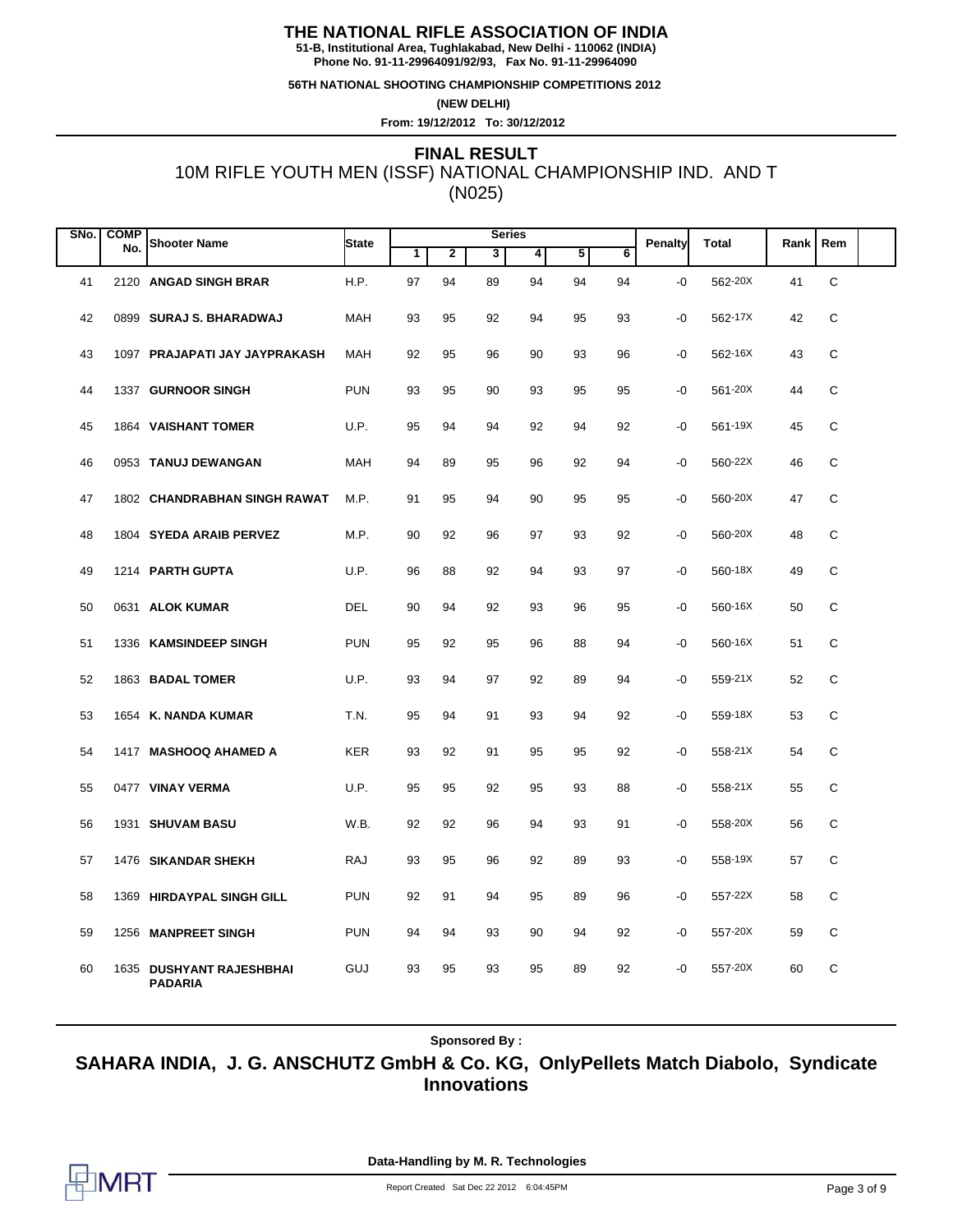**51-B, Institutional Area, Tughlakabad, New Delhi - 110062 (INDIA) Phone No. 91-11-29964091/92/93, Fax No. 91-11-29964090**

**56TH NATIONAL SHOOTING CHAMPIONSHIP COMPETITIONS 2012**

**(NEW DELHI)**

**From: 19/12/2012 To: 30/12/2012**

# 10M RIFLE YOUTH MEN (ISSF) NATIONAL CHAMPIONSHIP IND. AND T (N025) **FINAL RESULT**

| SNo. | <b>COMP</b> |                                          |             |    |    | <b>Series</b> |    |    |                 |         |              |      |     |  |
|------|-------------|------------------------------------------|-------------|----|----|---------------|----|----|-----------------|---------|--------------|------|-----|--|
|      | No.         | <b>Shooter Name</b>                      | State       | 1  | 2  | 3             | 4  | 5  | $6\overline{6}$ | Penalty | <b>Total</b> | Rank | Rem |  |
| 61   |             | 2048 AMIT PANWAR                         | <b>HAR</b>  | 91 | 93 | 96            | 92 | 95 | 90              | -0      | 557-19X      | 61   | C   |  |
| 62   |             | 1862 ANUJ CHOUDHARY                      | U.P.        | 89 | 95 | 92            | 97 | 89 | 94              | -0      | 556-20X      | 62   | C   |  |
| 63   |             | 2049 VISHNU RASTOGI                      | <b>HAR</b>  | 90 | 91 | 91            | 94 | 96 | 94              | -0      | 556-19X      | 63   | C   |  |
| 64   |             | 0755 RAJAN TOMAR                         | U.K.        | 92 | 91 | 94            | 95 | 93 | 91              | -0      | 556-19X      | 64   | C   |  |
| 65   |             | 0563 NAVJOT SINGH                        | DEL         | 94 | 98 | 90            | 92 | 91 | 91              | -0      | 556-19X      | 65   | C   |  |
| 66   |             | 1518 UDAY SINGH YADAV                    | U.P.        | 87 | 96 | 93            | 95 | 92 | 93              | -0      | 556-17X      | 66   | C   |  |
| 67   |             | 1094 SARTHAK VANI                        | MAH         | 93 | 91 | 93            | 93 | 96 | 90              | -0      | 556-17X      | 67   | C   |  |
| 68   |             | 1882 JAISURYA THAKUR                     | H.P.        | 89 | 95 | 92            | 94 | 93 | 92              | -0      | 555-10X      | 68   | C   |  |
| 69   |             | 0746 AKASH YADAV                         | U.K.        | 91 | 92 | 94            | 94 | 90 | 93              | -0      | 554-17X      | 69   | С   |  |
| 70   |             | 1051 DIVIJ GHORPADE                      | MAH         | 97 | 94 | 90            | 89 | 91 | 93              | -0      | 554-15X      | 70   | С   |  |
| 71   |             | 0091 AJAY KUMAR                          | U.P.        | 95 | 92 | 93            | 94 | 87 | 93              | -0      | 554-15X      | 71   | C   |  |
| 72   |             | 1352 SUKHBIR SINGH HARIKA                | <b>PUN</b>  | 90 | 91 | 95            | 96 | 97 | 84              | -0      | 553-22X      | 72   | C   |  |
| 73   |             | 1531 ADITYA SHARMA                       | <b>NCC</b>  | 97 | 89 | 90            | 94 | 89 | 94              | -0      | 553-19X      | 73   | C   |  |
| 74   |             | 0809 SANDEEP PAWAR                       | MAH         | 89 | 92 | 91            | 92 | 93 | 96              | -0      | 553-17X      | 74   | С   |  |
| 75   |             | 1370 ASEES SINGH CHAWLA                  | <b>PUN</b>  | 95 | 87 | 93            | 96 | 90 | 92              | -0      | 553-16X      | 75   | C   |  |
| 76   |             | 1389 CHANGAMAYUM VISHWAS<br><b>SINGH</b> | <b>MANI</b> | 97 | 96 | 90            | 92 | 87 | 91              | -0      | 553-13X      | 76   | C   |  |
| 77   |             | 1335 RAHUL NEGI                          | <b>PUN</b>  | 89 | 98 | 93            | 92 | 89 | 91              | -0      | 552-18X      | 77   | C   |  |
| 78   |             | 0583 SATVIK KUMAR                        | DEL         | 92 | 92 | 94            | 91 | 89 | 94              | -0      | 552-17X      | 78   | C   |  |
| 79   |             | 0546 PARTH KAPOOR                        | <b>DEL</b>  | 94 | 90 | 94            | 92 | 93 | 89              | -0      | 552-17X      | 79   | С   |  |
| 80   |             | 1842 SHAUNAUK SOKEY                      | ASS         | 89 | 93 | 92            | 91 | 93 | 94              | -0      | 552-16X      | 80   | C   |  |

**Sponsored By :**

**SAHARA INDIA, J. G. ANSCHUTZ GmbH & Co. KG, OnlyPellets Match Diabolo, Syndicate Innovations**

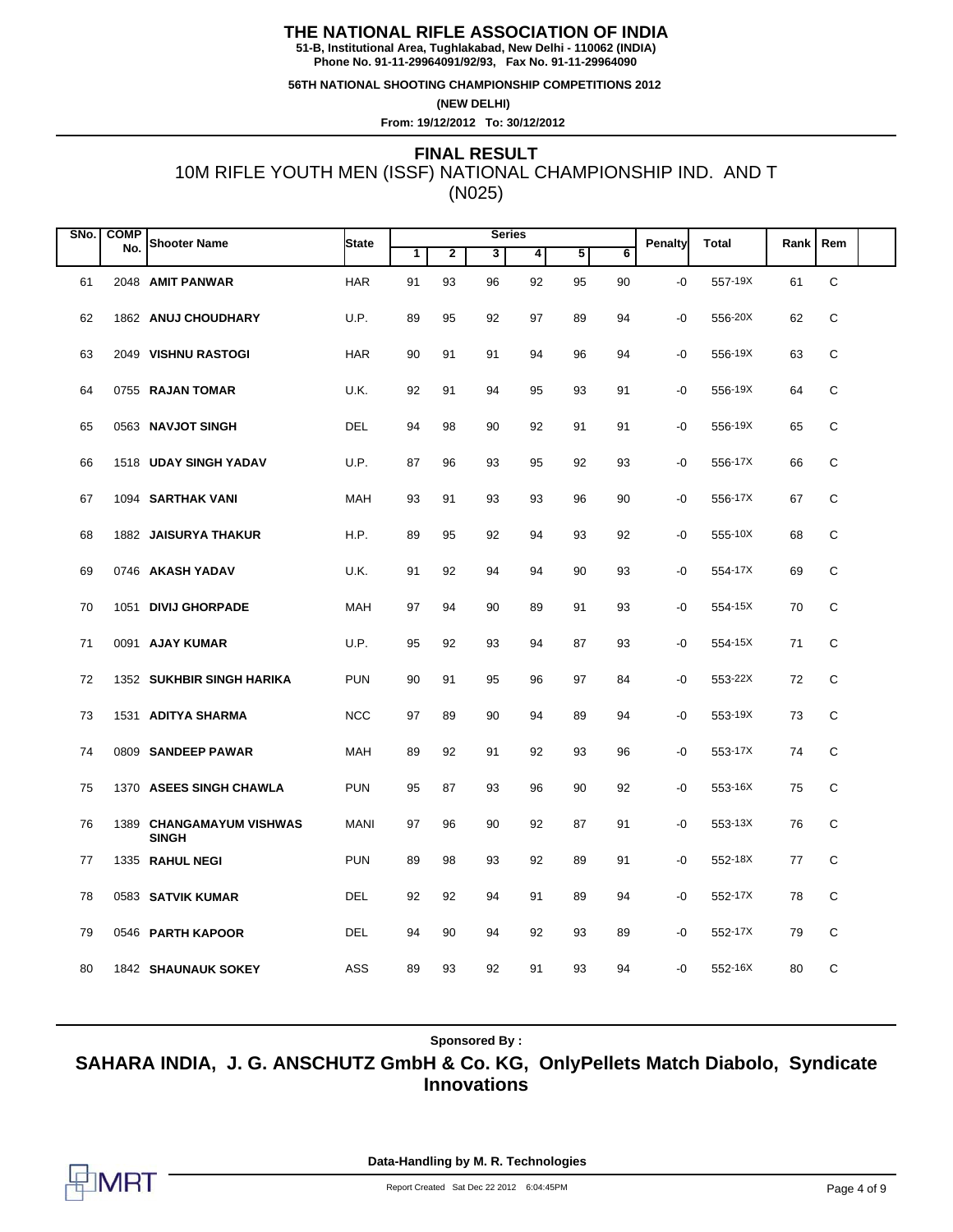**51-B, Institutional Area, Tughlakabad, New Delhi - 110062 (INDIA) Phone No. 91-11-29964091/92/93, Fax No. 91-11-29964090**

**56TH NATIONAL SHOOTING CHAMPIONSHIP COMPETITIONS 2012**

**(NEW DELHI)**

**From: 19/12/2012 To: 30/12/2012**

# 10M RIFLE YOUTH MEN (ISSF) NATIONAL CHAMPIONSHIP IND. AND T (N025) **FINAL RESULT**

| SNo. | <b>COMP</b> |                                              |            |    |    | <b>Series</b> |    |    |    |                |              |      |     |  |
|------|-------------|----------------------------------------------|------------|----|----|---------------|----|----|----|----------------|--------------|------|-----|--|
|      | No.         | <b>Shooter Name</b>                          | State      | 1  | 2  | 3             | 4  | 5  | 6  | <b>Penalty</b> | <b>Total</b> | Rank | Rem |  |
| 81   |             | 1962 SAYANDIP CHATTERJEE                     | W.B.       | 97 | 94 | 89            | 90 | 91 | 91 | -0             | 552-12X      | 81   | C   |  |
| 82   |             | 0891 DNYANESHWAR BIRAJDAR                    | <b>MAH</b> | 94 | 91 | 88            | 93 | 90 | 95 | -0             | 551-17X      | 82   | C   |  |
| 83   |             | 2085 DINESH                                  | <b>HAR</b> | 92 | 93 | 88            | 94 | 92 | 92 | -0             | 551-15X      | 83   | C   |  |
| 84   |             | 0756 AJAY TOMAR                              | U.K.       | 90 | 91 | 92            | 96 | 90 | 92 | -0             | 551-15X      | 84   | C   |  |
| 85   |             | 0538 VARUN GAUR                              | <b>DEL</b> | 88 | 90 | 93            | 93 | 93 | 94 | -0             | 551-14X      | 85   | C   |  |
| 86   |             | 1015 AMOGH SHARADCHANDRA<br><b>OGALE</b>     | MAH        | 94 | 91 | 94            | 90 | 89 | 93 | -0             | 551-12X      | 86   | C   |  |
| 87   |             | 1606 DEEPESH LUDHYANI                        | M.P.       | 85 | 91 | 89            | 96 | 96 | 93 | -0             | 550-20X      | 87   | C   |  |
| 88   |             | 1196 PANKAJ KUMAR                            | U.P.       | 94 | 94 | 93            | 90 | 87 | 92 | -0             | 550-13X      | 88   | C   |  |
| 89   |             | 2172 RANA SHIVRAJSINGH R                     | GUJ        | 89 | 93 | 92            | 93 | 90 | 92 | -0             | 549-17X      | 89   | C   |  |
| 90   |             | 1220 PRINCE KUMAR                            | U.P.       | 90 | 91 | 93            | 91 | 90 | 94 | -0             | 549-16X      | 90   | С   |  |
| 91   |             | 0094 VISHAL MALIK                            | U.P.       | 89 | 93 | 93            | 92 | 91 | 91 | -0             | 549-16X      | 91   | C   |  |
| 92   |             | 1608 AISHWARY VIKRAM SINGH<br><b>CHAUHAN</b> | M.P.       | 92 | 90 | 95            | 93 | 88 | 91 | -0             | 549-15X      | 92   | C   |  |
| 93   |             | 2002 VIJENDER                                | <b>HAR</b> | 91 | 92 | 93            | 93 | 90 | 90 | -0             | 549-11X      | 93   | C   |  |
| 94   |             | 2046 DEEPAK KUMAR SAIN                       | <b>HAR</b> | 96 | 87 | 93            | 87 | 97 | 88 | -0             | 548-18X      | 94   | C   |  |
| 95   |             | 0818 ASHISH JOGDAND                          | <b>MAH</b> | 94 | 89 | 96            | 89 | 92 | 88 | -0             | 548-18X      | 95   | C   |  |
| 96   |             | 0934 SMIT SAMEER SHETH                       | MAH        | 92 | 89 | 92            | 92 | 90 | 93 | -0             | 548-16X      | 96   | C   |  |
| 97   |             | 2042 PRANJUL KATHURIA                        | <b>HAR</b> | 93 | 92 | 89            | 93 | 89 | 92 | -0             | 548-16X      | 97   | С   |  |
| 98   |             | 1787 ABHIRAJ SINGH PARMAR                    | M.P.       | 94 | 93 | 91            | 88 | 91 | 91 | -0             | 548-14X      | 98   | C   |  |
| 99   |             | 1908 HARMAN ANAND                            | H.P.       | 88 | 93 | 90            | 93 | 91 | 92 | -0             | 547-17X      | 99   | С   |  |
| 100  |             | 0685 RISHAB SHANKAR                          | U.K.       | 92 | 87 | 90            | 92 | 91 | 95 | -0             | 547-14X      | 100  | C   |  |

**Sponsored By :**

**SAHARA INDIA, J. G. ANSCHUTZ GmbH & Co. KG, OnlyPellets Match Diabolo, Syndicate Innovations**

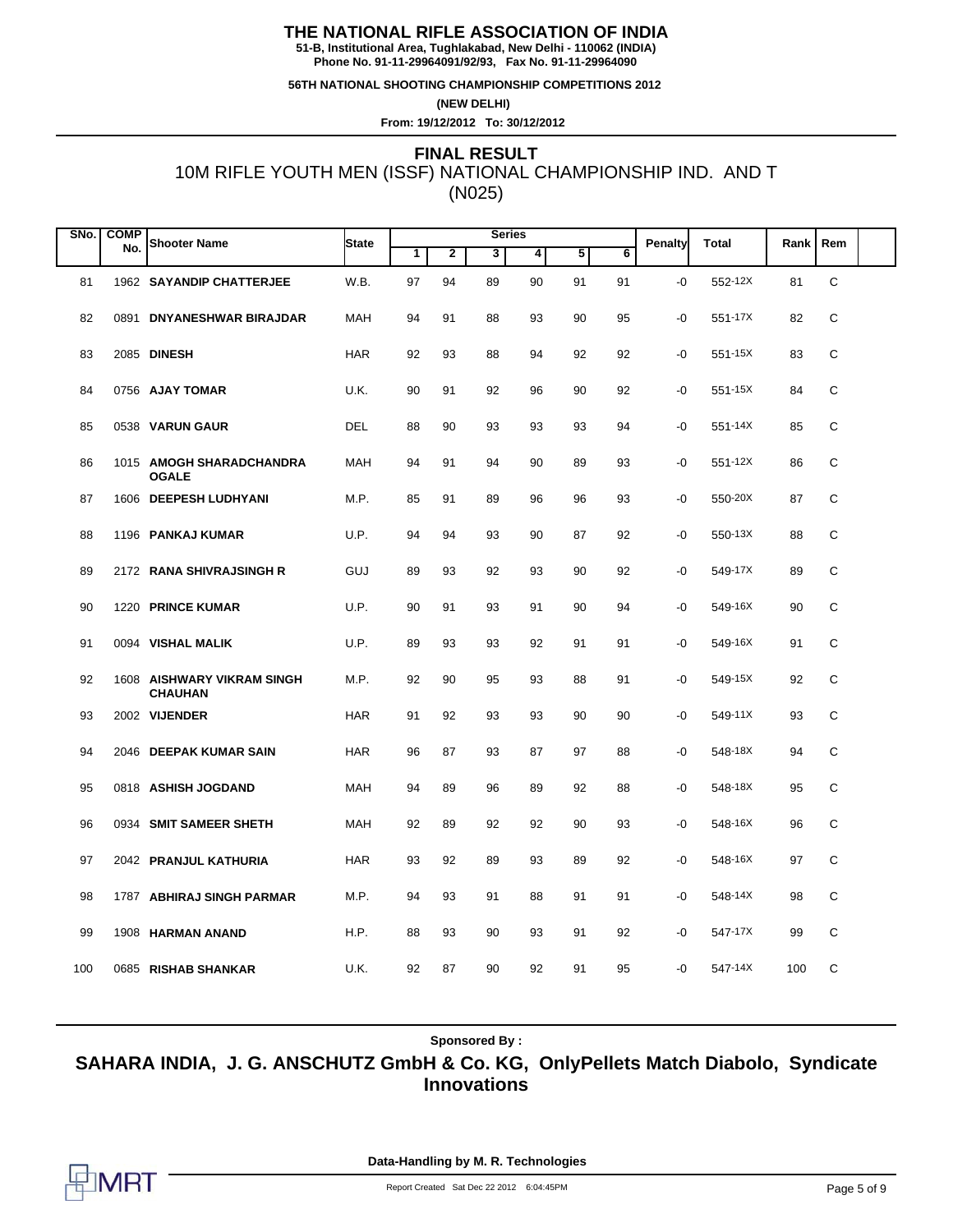**51-B, Institutional Area, Tughlakabad, New Delhi - 110062 (INDIA) Phone No. 91-11-29964091/92/93, Fax No. 91-11-29964090**

**56TH NATIONAL SHOOTING CHAMPIONSHIP COMPETITIONS 2012**

**(NEW DELHI)**

**From: 19/12/2012 To: 30/12/2012**

# 10M RIFLE YOUTH MEN (ISSF) NATIONAL CHAMPIONSHIP IND. AND T (N025) **FINAL RESULT**

| SNo. | <b>COMP</b> | <b>Shooter Name</b>             | <b>State</b> |    |                | <b>Series</b> |    |    |                | Penalty | <b>Total</b> | Rank | Rem |  |
|------|-------------|---------------------------------|--------------|----|----------------|---------------|----|----|----------------|---------|--------------|------|-----|--|
|      | No.         |                                 |              | 1  | $\overline{2}$ | 3             | 4  | 5  | $\overline{6}$ |         |              |      |     |  |
| 101  |             | 0753 RAVI KANT SINGH            | U.K.         | 89 | 91             | 89            | 93 | 93 | 92             | $-0$    | 547-14X      | 101  | C   |  |
| 102  |             | 0740 NITIN DHANKAR              | U.K.         | 91 | 88             | 93            | 95 | 90 | 90             | -0      | 547-12X      | 102  | C   |  |
| 103  |             | 1377 ASHUTOSH GARG              | <b>PUN</b>   | 93 | 91             | 86            | 93 | 88 | 95             | -0      | 546-15X      | 103  | C   |  |
| 104  |             | 1517 NITISH SARAN               | U.P.         | 89 | 90             | 92            | 94 | 90 | 91             | -0      | 546-14X      | 104  | C   |  |
| 105  |             | 1865 ANKIT TOMER                | U.P.         | 94 | 90             | 85            | 92 | 91 | 93             | -0      | 545-13X      | 105  | С   |  |
| 106  |             | 0836 RAHUL KULKARNI             | MAH          | 91 | 93             | 91            | 83 | 94 | 92             | $-0$    | 544-15X      | 106  | C   |  |
| 107  |             | 0937 OMKAR SHRIKRISHNA SAWANT   | <b>MAH</b>   | 92 | 91             | 93            | 90 | 93 | 85             | -0      | 544-15X      | 107  | C   |  |
| 108  |             | 0698 SHIVDEV ARYA               | U.K.         | 90 | 90             | 94            | 87 | 90 | 93             | $-0$    | 544-14X      | 108  | C   |  |
| 109  |             | 0757 TARANG NAIN                | U.K.         | 89 | 95             | 93            | 90 | 91 | 86             | -0      | 544-12X      | 109  | C   |  |
| 110  |             | 0842 ATHARVA PATHAK             | <b>MAH</b>   | 93 | 92             | 90            | 90 | 90 | 88             | -0      | 543-15X      | 110  | C   |  |
| 111  |             | 0761 UDIT CHAUDHARY             | U.K.         | 95 | 88             | 91            | 90 | 88 | 90             | -0      | 542-15X      | 111  | C   |  |
| 112  |             | 1355 CHITWAN VEER SINGH DHILLON | <b>PUN</b>   | 88 | 92             | 93            | 87 | 90 | 92             | -0      | 542-13X      | 112  | C   |  |
| 113  |             | 0928 AMARJEET RAMESH MUNDHE     | MAH          | 91 | 90             | 86            | 86 | 92 | 96             | -0      | 541-12X      | 113  | C   |  |
| 114  |             | 0092 ANKUR KUMAR                | U.P.         | 86 | 87             | 90            | 94 | 91 | 93             | -0      | 541-10X      | 114  | C   |  |
| 115  |             | 1366 GURJOT S BRAR              | <b>PUN</b>   | 87 | 90             | 87            | 92 | 93 | 91             | $-0$    | 540-10X      | 115  | C   |  |
| 116  |             | 1442 HARSH CHAUDHARY            | U.P.         | 91 | 84             | 94            | 91 | 90 | 90             | -0      | 540-7X       | 116  | C   |  |
| 117  |             | 1788 DHRUV RAJ SINGH            | M.P.         | 90 | 92             | 88            | 90 | 94 | 85             | $-0$    | 539-16X      | 117  | C   |  |
| 118  |             | 1457 KARMANYA SINGH             | RAJ          | 87 | 93             | 89            | 91 | 87 | 91             | -0      | 538-15X      | 118  | C   |  |
| 119  |             | 1901 YUVRAJ SEEMAR              | H.P.         | 83 | 88             | 89            | 91 | 92 | 94             | $-0$    | 537-18X      | 119  | С   |  |
| 120  |             | 1909 SATIV BHALLA               | H.P.         | 82 | 86             | 91            | 93 | 95 | 90             | -0      | 537-14X      | 120  | C   |  |

**Sponsored By :**

**SAHARA INDIA, J. G. ANSCHUTZ GmbH & Co. KG, OnlyPellets Match Diabolo, Syndicate Innovations**

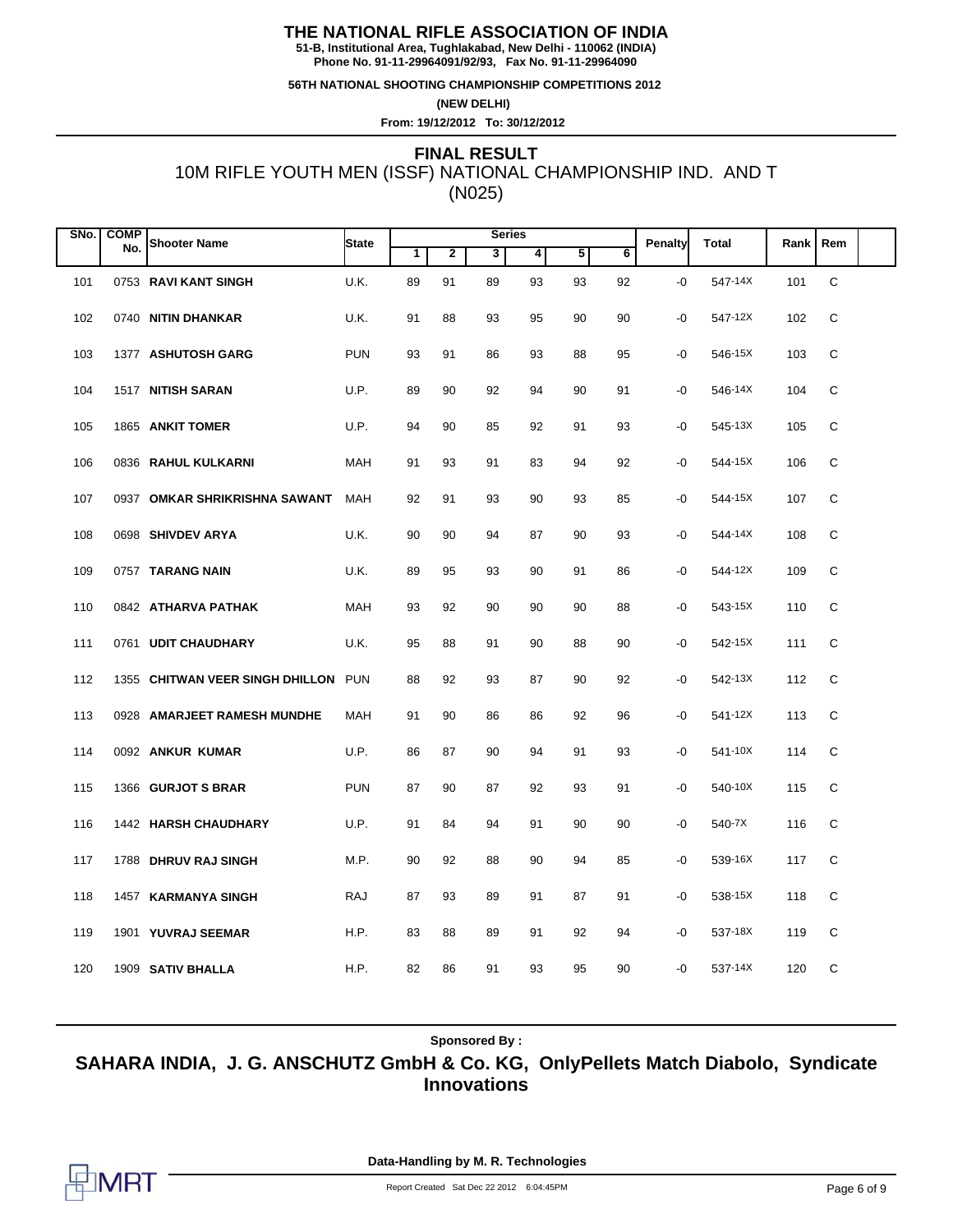**51-B, Institutional Area, Tughlakabad, New Delhi - 110062 (INDIA) Phone No. 91-11-29964091/92/93, Fax No. 91-11-29964090**

**56TH NATIONAL SHOOTING CHAMPIONSHIP COMPETITIONS 2012**

**(NEW DELHI)**

**From: 19/12/2012 To: 30/12/2012**

# 10M RIFLE YOUTH MEN (ISSF) NATIONAL CHAMPIONSHIP IND. AND T (N025) **FINAL RESULT**

| SNo. | <b>COMP</b> |                             |             |    |                | <b>Series</b> |    |    |                |         | <b>Total</b> |      | Rem         |  |
|------|-------------|-----------------------------|-------------|----|----------------|---------------|----|----|----------------|---------|--------------|------|-------------|--|
|      | No.         | <b>Shooter Name</b>         | State       | 1  | $\overline{2}$ | 3             | 4  | 5  | $\overline{6}$ | Penalty |              | Rank |             |  |
| 121  |             | 0923 NIKHIL SHIROOR         | <b>MAH</b>  | 86 | 93             | 90            | 90 | 87 | 91             | $-0$    | 537-13X      | 121  | $\mathsf C$ |  |
| 122  |             | 0093 AJAY SINGH             | U.P.        | 85 | 90             | 91            | 92 | 93 | 86             | -0      | 537-11X      | 122  | C           |  |
| 123  |             | 1393 FESIH C. P.            | <b>KER</b>  | 88 | 91             | 92            | 87 | 89 | 90             | $-0$    | 537-10X      | 123  | C           |  |
| 124  |             | 1510 <b>KUNAL</b>           | U.P.        | 90 | 87             | 91            | 93 | 89 | 87             | $-0$    | 537-10X      | 124  | C           |  |
| 125  |             | 2312 YASHASHVI SHANDILYA    | U.K.        | 90 | 87             | 84            | 89 | 93 | 93             | -0      | 536-11X      | 125  | C           |  |
| 126  |             | 2102 VANROMAWIA TOCHHAWNG   | <b>MIZO</b> | 87 | 91             | 91            | 89 | 87 | 91             | -0      | 536-9X       | 126  | C           |  |
| 127  |             | 2043 RAHUL                  | <b>HAR</b>  | 87 | 86             | 90            | 90 | 87 | 95             | $-0$    | 535-14X      | 127  | C           |  |
| 128  |             | 0961 VEDANT JADHAV          | <b>MAH</b>  | 90 | 92             | 90            | 88 | 88 | 87             | $-0$    | 535-10X      | 128  | C           |  |
| 129  |             | 1610 AADYANT AGARWAL        | M.P.        | 88 | 89             | 89            | 91 | 89 | 88             | -0      | 534-12X      | 129  | С           |  |
| 130  |             | 1876 ANKUSH MALIK           | U.P.        | 86 | 84             | 88            | 92 | 91 | 93             | -0      | 534-10X      | 130  | C           |  |
| 131  |             | 1070 SHASHANK ADHIKARI      | MAH         | 89 | 89             | 86            | 86 | 90 | 94             | -0      | 534-9X       | 131  | C           |  |
| 132  |             | 1892 PRITHVI SANDHU         | H.P.        | 84 | 85             | 91            | 92 | 96 | 85             | $-0$    | 533-16X      | 132  | C           |  |
| 133  |             | 1014 PARTH PRAKASH KADAM    | MAH         | 87 | 88             | 86            | 92 | 90 | 90             | -0      | 533-14X      | 133  | C           |  |
| 134  |             | 1881 SAMITINJAI SINGH       | H.P.        | 92 | 87             | 89            | 89 | 88 | 88             | -0      | 533-9X       | 134  | C           |  |
| 135  |             | 2220 SHASHANK BHATI         | U.P.        | 86 | 89             | 84            | 89 | 91 | 93             | -0      | 532-12X      | 135  | C           |  |
| 136  |             | 2216 SHUBHAM YADAV          | U.P.        | 86 | 90             | 90            | 93 | 84 | 88             | $-0$    | 531-9X       | 136  | C           |  |
| 137  |             | 0963 KAUSHAL JADHAV         | MAH         | 91 | 88             | 90            | 86 | 90 | 85             | -0      | 530-10X      | 137  | C           |  |
| 138  |             | 2035 MOHD PARVEJ AALM       | <b>HAR</b>  | 87 | 88             | 85            | 86 | 91 | 92             | -0      | 529-16X      | 138  | С           |  |
| 139  |             | 1847 MAHARSHI NARZARY       | ASS         | 90 | 89             | 87            | 88 | 84 | 91             | -0      | 529-11X      | 139  | С           |  |
| 140  |             | 2165 SUSHANTH REDDY KAMBHAM | T.N.        | 89 | 88             | 87            | 89 | 87 | 89             | -0      | 529-10X      | 140  | C           |  |

**Sponsored By :**

**SAHARA INDIA, J. G. ANSCHUTZ GmbH & Co. KG, OnlyPellets Match Diabolo, Syndicate Innovations**

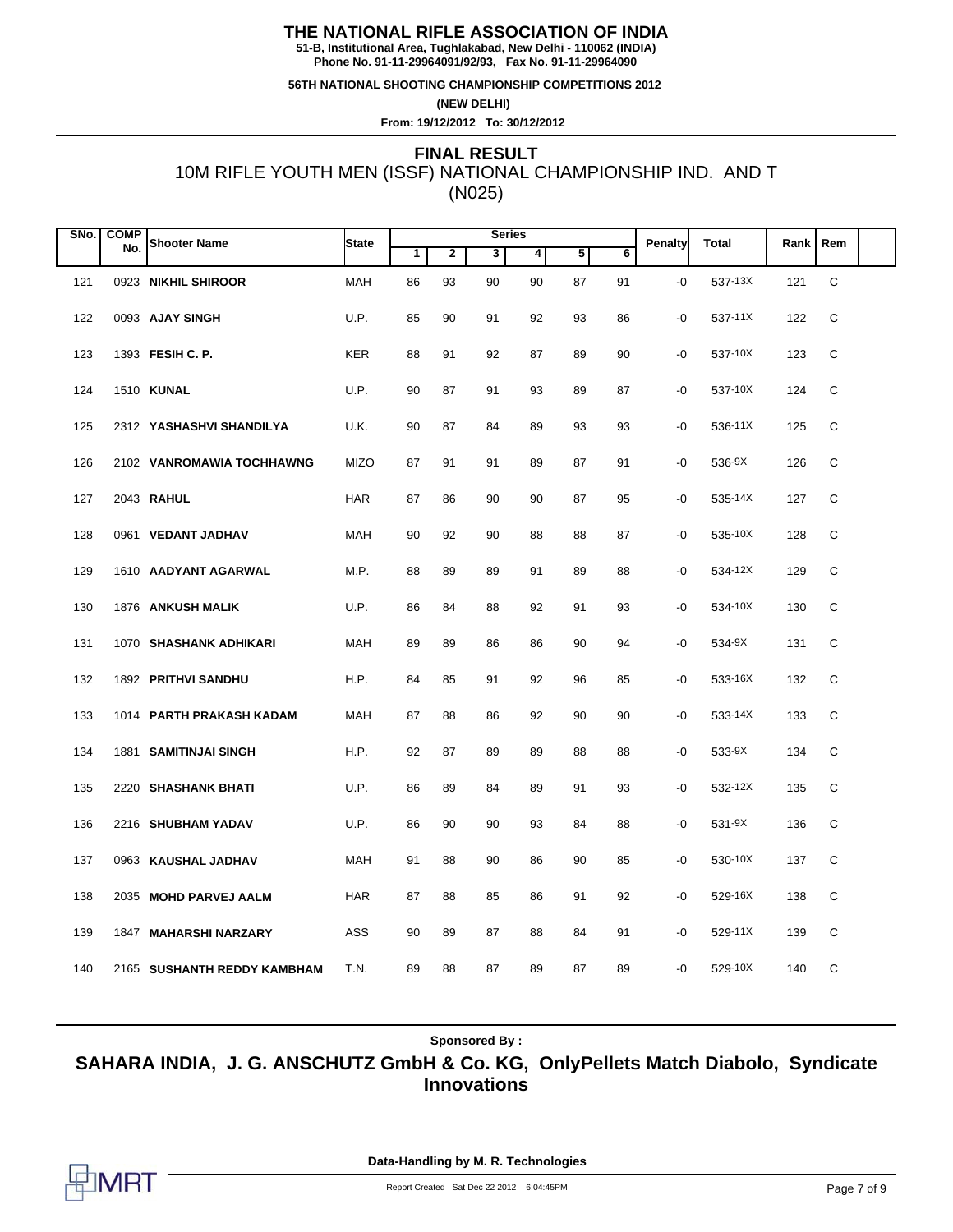**51-B, Institutional Area, Tughlakabad, New Delhi - 110062 (INDIA) Phone No. 91-11-29964091/92/93, Fax No. 91-11-29964090**

**56TH NATIONAL SHOOTING CHAMPIONSHIP COMPETITIONS 2012**

**(NEW DELHI)**

**From: 19/12/2012 To: 30/12/2012**

# 10M RIFLE YOUTH MEN (ISSF) NATIONAL CHAMPIONSHIP IND. AND T (N025) **FINAL RESULT**

| SNo. | <b>COMP</b> | No. Shooter Name                    | <b>State</b> | <b>Series</b> |              |    |    |             | <b>Penalty</b> | <b>Total</b> | Rank        | Rem |              |  |
|------|-------------|-------------------------------------|--------------|---------------|--------------|----|----|-------------|----------------|--------------|-------------|-----|--------------|--|
|      |             |                                     |              | $\mathbf 1$   | $\mathbf{2}$ | 3  | 4  | 5           | 6              |              |             |     |              |  |
| 141  |             | 2040 ABHISHEK                       | <b>HAR</b>   | 87            | 83           | 90 | 94 | 93          | 81             | $-0$         | 528-7X      | 141 | $\mathsf C$  |  |
| 142  |             | 1266 JORAWAR SINGH BRAR             | <b>PUN</b>   | 88            | 89           | 89 | 84 | 89          | 86             | -0           | 525-8X      | 142 | C            |  |
| 143  |             | 0964 SIDDHANT DESHMUKH              | <b>MAH</b>   | 88            | 88           | 88 | 85 | 84          | 91             | -0           | 524-7X      | 143 | C            |  |
| 144  |             | 0793 SOHAM S KULTHE                 | <b>MAH</b>   | 84            | 89           | 83 | 91 | 88          | 89             | -0           | 524-7X      | 144 | $\mathsf C$  |  |
| 145  |             | 2239 SHIVAM SINGH                   | U.P.         | 87            | 88           | 83 | 87 | 88          | 90             | -0           | 523-8X      | 145 | C            |  |
| 146  |             | 2166 PRANAYY KAMAL KUMAR PATEL T.N. |              | 85            | 87           | 90 | 88 | 88          | 84             | -0           | 522-10X     | 146 | C            |  |
| 147  |             | 1609 SHUBHAM SHARMA                 | M.P.         | 89            | 88           | 84 | 81 | 86          | 90             | $-0$         | 518-8X      | 147 | C            |  |
| 148  |             | 2036 YASHMINE KHAN                  | <b>HAR</b>   | 84            | 81           | 91 | 89 | 80          | 87             | -0           | $512 - 11X$ | 148 | C            |  |
| 149  |             | 1894 INDERESHWAR SINGH SEKHON       | H.P.         | 85            | 86           | 87 | 84 | 84          | 85             | $-0$         | $511 - 4X$  | 149 | $\mathsf{C}$ |  |
| 150  |             | 2130 JOSE MATHEW                    | <b>KER</b>   | 87            | 81           | 83 | 84 | 87          | 87             | -0           | 509-4X      | 150 | C            |  |
| 151  |             | 1464 OJAS S. GOYAL                  | <b>RAJ</b>   | 82            | 84           | 84 | 86 | 86          | 86             | -0           | 508-6X      | 151 | C            |  |
| 152  |             | 1893 PRABHBIR MANN                  | H.P.         | 78            | 86           | 83 | 88 | 83          | 86             | -0           | $504-5X$    | 152 | C            |  |
| 153  |             | 1906 ADARSH SHARMA                  | H.P.         | 80            | 85           | 84 | 83 | 78          | 85             | -0           | 495-2X      | 153 | C            |  |
| 154  |             | 1937 SUBHANKAR PRAMANICK            | W.B.         | 0             | 0            | 0  | 0  | $\mathbf 0$ | $\mathbf 0$    | -0           | $0-0X$      | 154 | <b>DNF</b>   |  |

**Sponsored By :**

**SAHARA INDIA, J. G. ANSCHUTZ GmbH & Co. KG, OnlyPellets Match Diabolo, Syndicate Innovations**